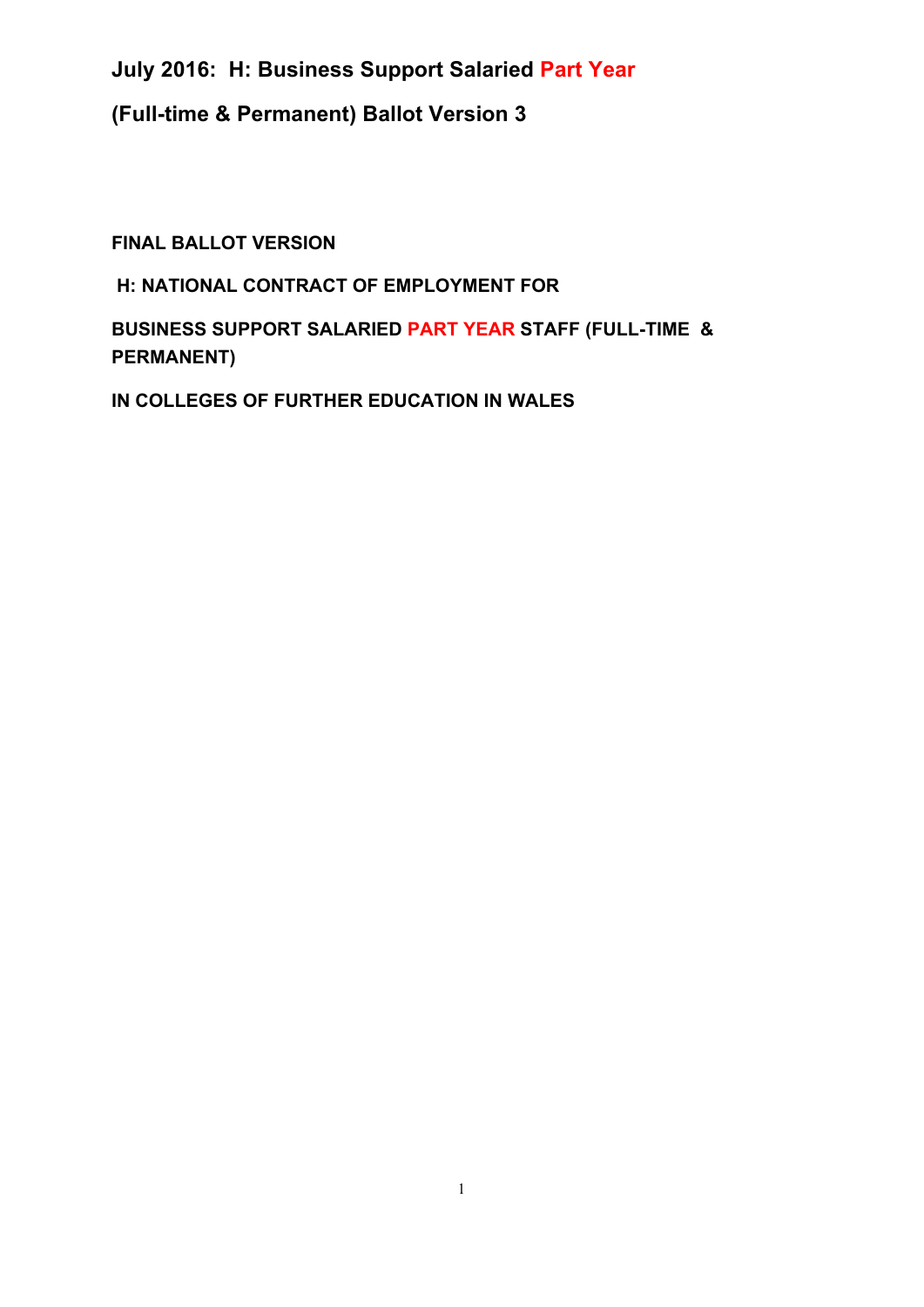### **(Full-time & Permanent) Ballot Version 3**

**THE EMPLOYER:** [Name and address of Corporation<sup>1</sup>] ("the Corporation")

**THE EMPLOYEE: [**Name and address of Employee**]**

**DATE OF ISSUE**: ………………………………………

### **1. Date of Commencement**

- 1.1 Your permanent employment commenced / shall commence on [•].
- 1.2 Your period of continuous employment [will begin/began] on [•].
- 1.3 If you are made redundant your period of service with certain other employers will be aggregated with your service with the Corporation for the purpose of determining your redundancy payment. This is in accordance with the Redundancy Payments (Continuity of Employment in Local Government, Etc) (Modification) Order 1999 as amended from time to time.
- 1.4 Your appointment is made in accordance with the Corporation's recruitment and selection procedures and may be subject to the receipt of a satisfactory enhanced CRB disclosure and two satisfactory professional references.

### **2. Duration**

The Employment shall continue until terminated in accordance with the provisions contained herein.

### **3. Probationary Period**

<u> 1989 - Jan Samuel Barbara, político establecido de la provincia de la provincia de la provincia de la provinci</u>

The first 6 months of your employment will be a probationary period, during which your suitability for the position to which you have been appointed will be assessed. The Corporation reserves the right to extend your probationary period if, in its opinion, circumstances so require. During your probationary period, or at the end of it, your employment may be terminated either by you or by the Corporation on giving one month's written notice. You will be deemed to have passed your probationary period unless you are notified otherwise in writing.

 $<sup>1</sup>$  Not all colleges have Corporations. In this document the term 'Corporation' includes governing</sup> bodies or other supervisory boards.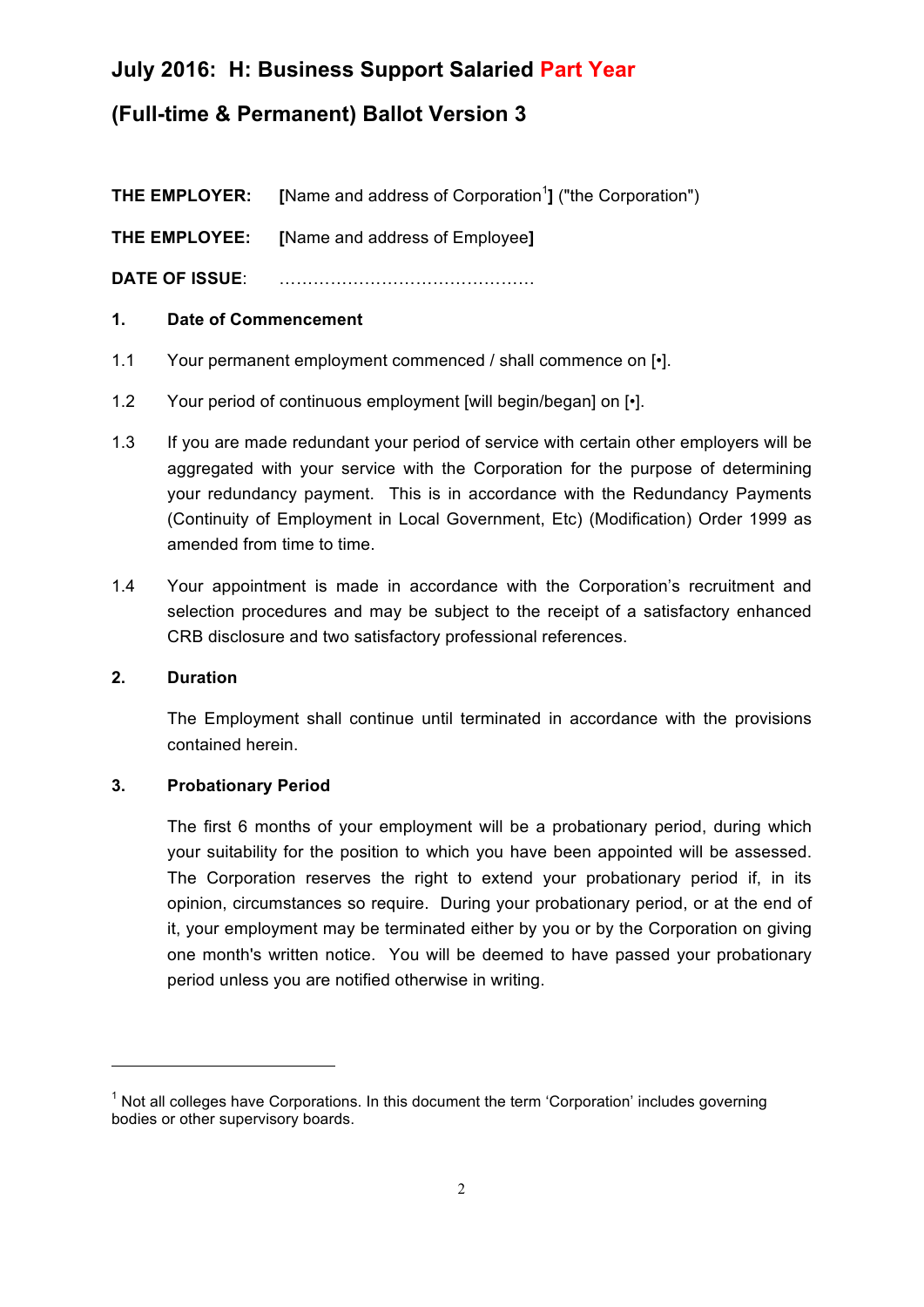### **(Full-time & Permanent) Ballot Version 3**

### **4. Duties**

- 4.1 You will be employed as [job title] and your duties are those as specified within your Job Description together with any lawful and reasonable instruction given to you.
- 4.2 You may be required in pursuance of your duties to perform services not only for the Corporation but also for any Subsidiary which the Corporation has or may acquire in the future.
- 4.3 You are expected to work flexibly and efficiently, to maintain the highest professional standards and to promote and implement the policies of the Corporation consistent with the role.
- 4.4 You will be expected to comply with any policies and procedures commensurate with your role which the Corporation may from time to time issue to ensure the efficient operation of its business and the welfare and interests of its students and employees.

### **5. Remuneration**

- 5.1 Your salary will be based on the Full Time Equivalent salary of [INSERT  $E \cdot$ ] per annum in accordance with the pay scale pertinent to your role with your appointment on [INSERT GRADE]. Your pro-rata salary will be [INSERT £•] per annum based on the number of hours and weeks you are required to work as set out in Clauses 10.1 and 10.2 and includes payment in respect of your annual leave entitlement as set out in Clause 11.1. Your salary will be paid in even monthly payments throughout the year in arrears by direct credit transfer.
- 5.2 Your salary progression will be determined by the Corporation, in accordance with the salary scale pertinent to your role.
- 5.3 If you agree to work in excess of 37 hours in one week and those hours are not subject to a flexi-time arrangement, or an agreed working pattern, then you will be entitled to either, an overtime payment at the relevant rate or time off in lieu taken at a mutually agreed time, calculated in accordance with Corporation policy.

### **6. Place of Work**

- 6.1 Your primary place of work will be the Corporation's premises at [INSERT •]. [Your duties will also require you to work at [INSERT list the locations].
- 6.2 In the event that there is an organisational need to change your primary place of work on an indefinite basis, this will be subject to consultation and agreement with you.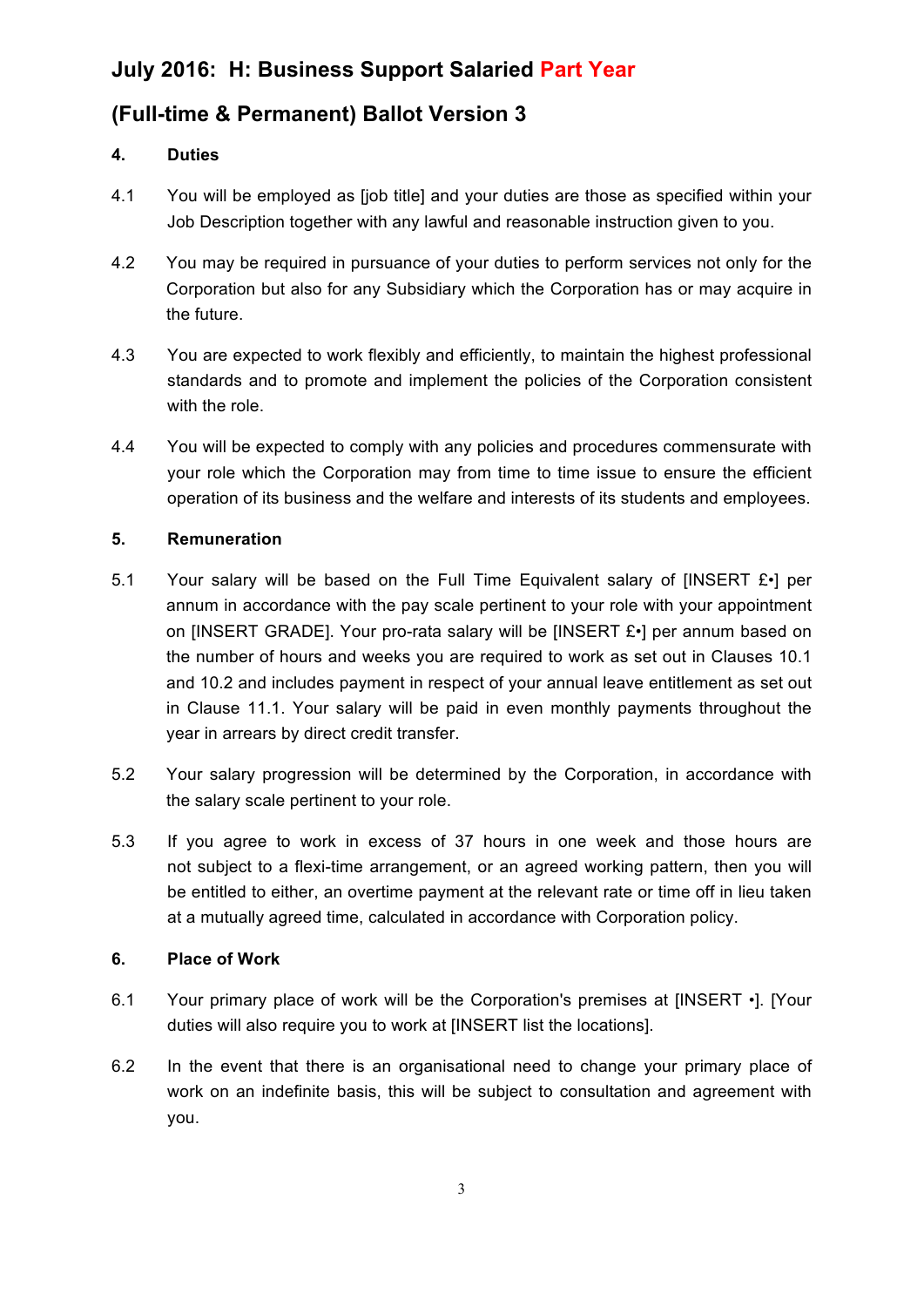### **(Full-time & Permanent) Ballot Version 3**

### **7. Mobility**

- 7.1 There may also be a business need to travel and work on a temporary basis at any premises which the Corporation currently has or may subsequently acquire or at any premises at which it may from time to time provide services. This would be subject to discussion and agreement giving due regard to the following considerations:
	- The location and arrangements for travel and subsistence;
	- The length of the working day with increased travel time;
	- The hours of work;
	- The timescale and duration of the proposed arrangements;
	- The employee's personal and family circumstances.
- 7.2 From time to time you may be required to travel and work on a temporary basis at locations outside the UK and for a period of no more than 4 weeks subject to the arrangements set out in Clause 7.1.

#### **8. Appraisal and Continuing Professional Development**

- 8.1 You are required to participate in the staff appraisal scheme approved by the Corporation;
- 8.2 You are required to participate in reasonable arrangements for your further training and development.
- 8.3 Full details of the Corporation's policy in relation to Continuing Professional Development can be found at [INSERT link].

### **9. Requirement for a Relevant Qualification**

The Corporation will review with you, either prior to commencement of employment or shortly thereafter, the qualifications required for the post and will provide such assistance as it deems reasonable to enable you, if required, to secure requisite qualifications. In the event that you fail to secure the requisite qualifications within the period specified, the Corporation may have no alternative but to terminate your employment and to this end the Corporation reserves the right notwithstanding any other provisions of this contract, to terminate your employment by giving notice in accordance with Clause 35.1 .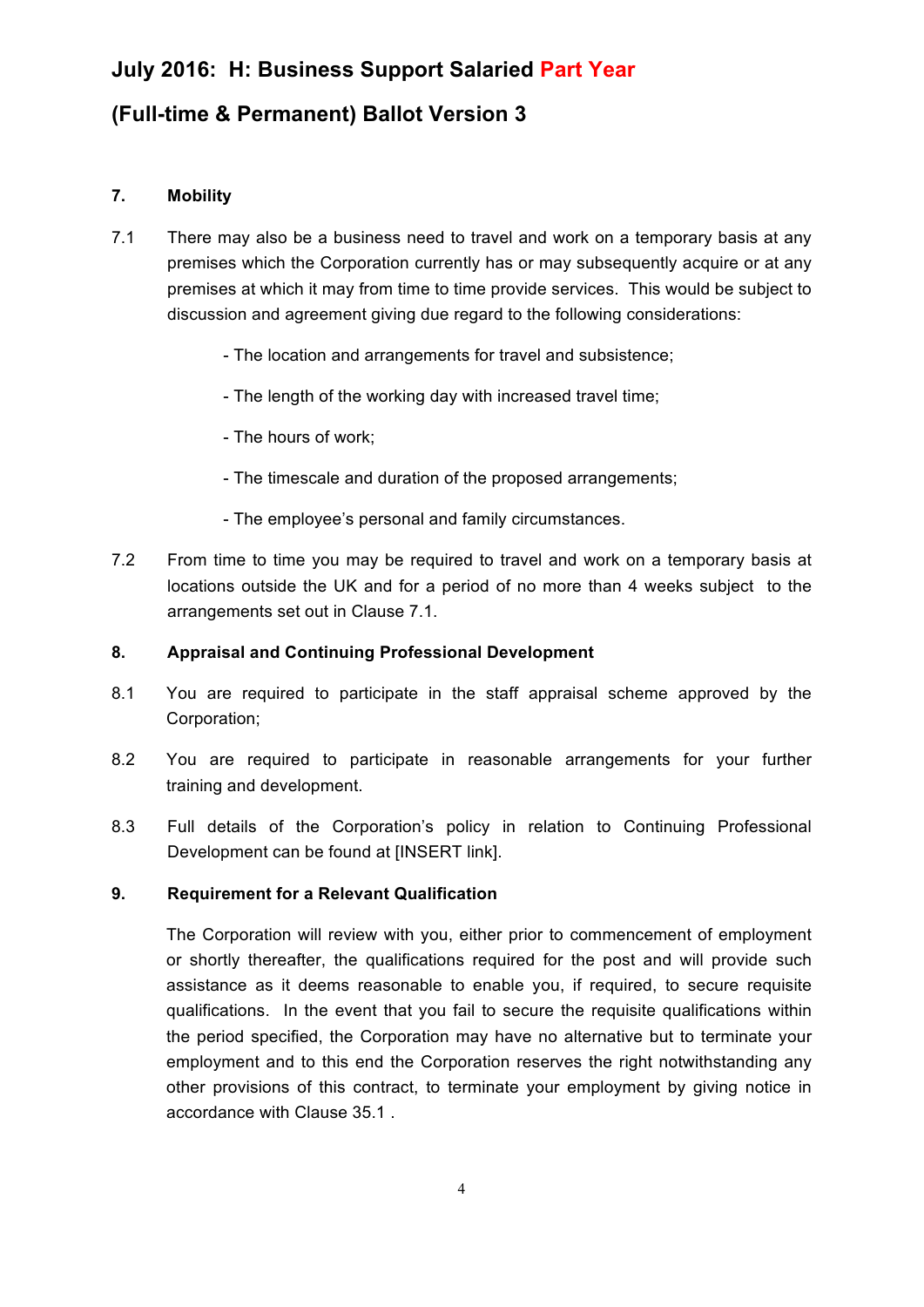### **(Full-time & Permanent) Ballot Version 3**

#### **10. Working Hours**

- 10.1 You will be expected to work such hours as are reasonably necessary for the proper performance of your duties and responsibilities, with a normal working week of 37 hours. The normal working week is Monday to Friday, and in some cases Saturday and/or Sunday by agreement.
- 10.2 You will work [INSERT •] number of weeks per annum.
- 10.3 You may sometimes be requested to work on a Bank or Public Holiday, in which case you will be given time off in lieu, should you agree to this or payment at an enhanced rate in accordance with the Corporation's policy.
- 10.4 Where you agree to work additional hours, the terms set out in Clause 5.3 will apply.
- 10.5 Your normal pattern of work including the weeks you are required to work are set out in your letter of appointment. Any changes to your normal working pattern will be by agreement between you and your line manager.

#### **11. Holidays**

- 11.1 You are entitled to [INSERT WEEKS] paid annual leave in each holiday year (being the period from 1st September to 31st August), which includes your pro-rata entitlement to Bank and Public Holidays normally observed in Wales. Your holidays are derived from a full time equivalent entitlement of 28 days rising to 32 days after five full holiday years of continuous service, and 8 Bank and Public Holidays normally observed in Wales. Your annual leave will accrue on the basis of  $1/12<sup>th</sup>$  of your annual entitlement for each month of completed service.
- 11.2 You will be required to take your annual leave outside term-time.
- 11.3 The Corporation reserves the right to schedule a number of closure days in the Annual Calendar, in the interest of efficiency. Where the total number of such days do not exceed 5 per annum, you will not be required to use your annual leave entitlement. Where the Corporation schedules more than 5 such days per annum, days in excess of 5 must be taken as part of your annual leave.
- 11.4 In the holiday year in which your employment commences or terminates, your holiday entitlement will accrue on a pro-rata basis paid at a rate of  $1/260<sup>th</sup>$  of your salary. If, on the termination of your employment, you have exceeded your accrued holiday entitlement including Bank and Public Holidays up to the date of termination, the Corporation will be entitled to deduct the excess from your final salary payment. If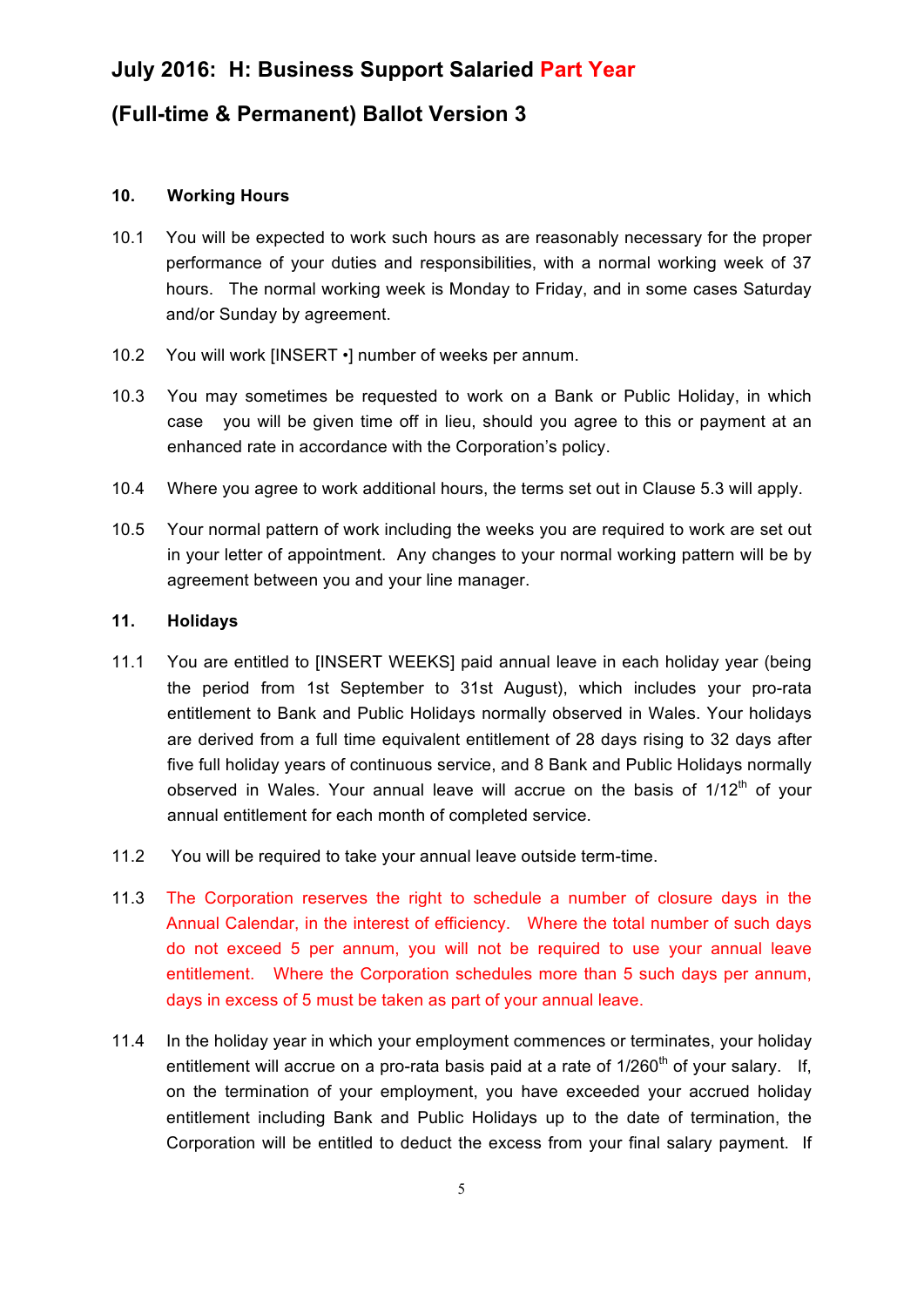### **(Full-time & Permanent) Ballot Version 3**

you have any unused holiday entitlement, the Corporation will require you to take it during your notice period unless it agrees to pay you the appropriate sum in lieu.

- 11.5 If the Corporation terminates your employment by reason of gross misconduct in accordance with Clause 35.3 any payment due for outstanding holiday entitlement shall be limited to your statutory entitlement under the Working Time Regulations 1998. Any paid holidays (including paid public holidays) taken shall be deemed first to have been taken in satisfaction of your statutory entitlement.
- 11.6 If either party has served notice to terminate the appointment, the Corporation may require you to take any outstanding holiday entitlement during the notice period. Any outstanding holiday entitlement shall be deemed to be taken during any period of garden leave under Clause 35.4.
- 11.7 Holiday entitlement for one holiday year cannot be taken in subsequent holiday years unless otherwise agreed by the Principal. In some exceptional cases up to 5 days may be rolled forward, but only with the agreement of the Principal. Failure to take holiday entitlement in the appropriate holiday year will lead to forfeiture of any accrued holiday without any right to payment in lieu thereof*.*
- 11.8 If you are not able to take holiday entitlement due to sickness, accrual of holiday entitlement will be restricted to 28 days pursuant to the statutory requirements of the Working Time Regulations 1998 which will be paid in lieu (on termination of employment only) or carried over by agreement with Corporation's Human Resources on receipt of confirmation from your G.P.

### **12. Expenses**

Expenses which you incur in the proper performance of your duties will be reimbursed by the Corporation providing that they have been approved in advance by your line manager and are matched by signed and approved receipts in accordance with the Corporation's Financial Regulations which can be obtained from [INSERT LOCATION].

### **13. Pension**

You will automatically become a member of the LGPS unless you choose otherwise. If you elect not to be a part of the scheme you must complete the appropriate opt out form available from the Pensions Department at [insert the relevant contact details ]. Should you choose not to join the LGPS the Corporation is still obliged to comply with the employer duties under Part 1 of the Pensions Act 2008 and will automatically enrol or re-enrol you into a Pension scheme as and when required by law.

#### **14. Deductions**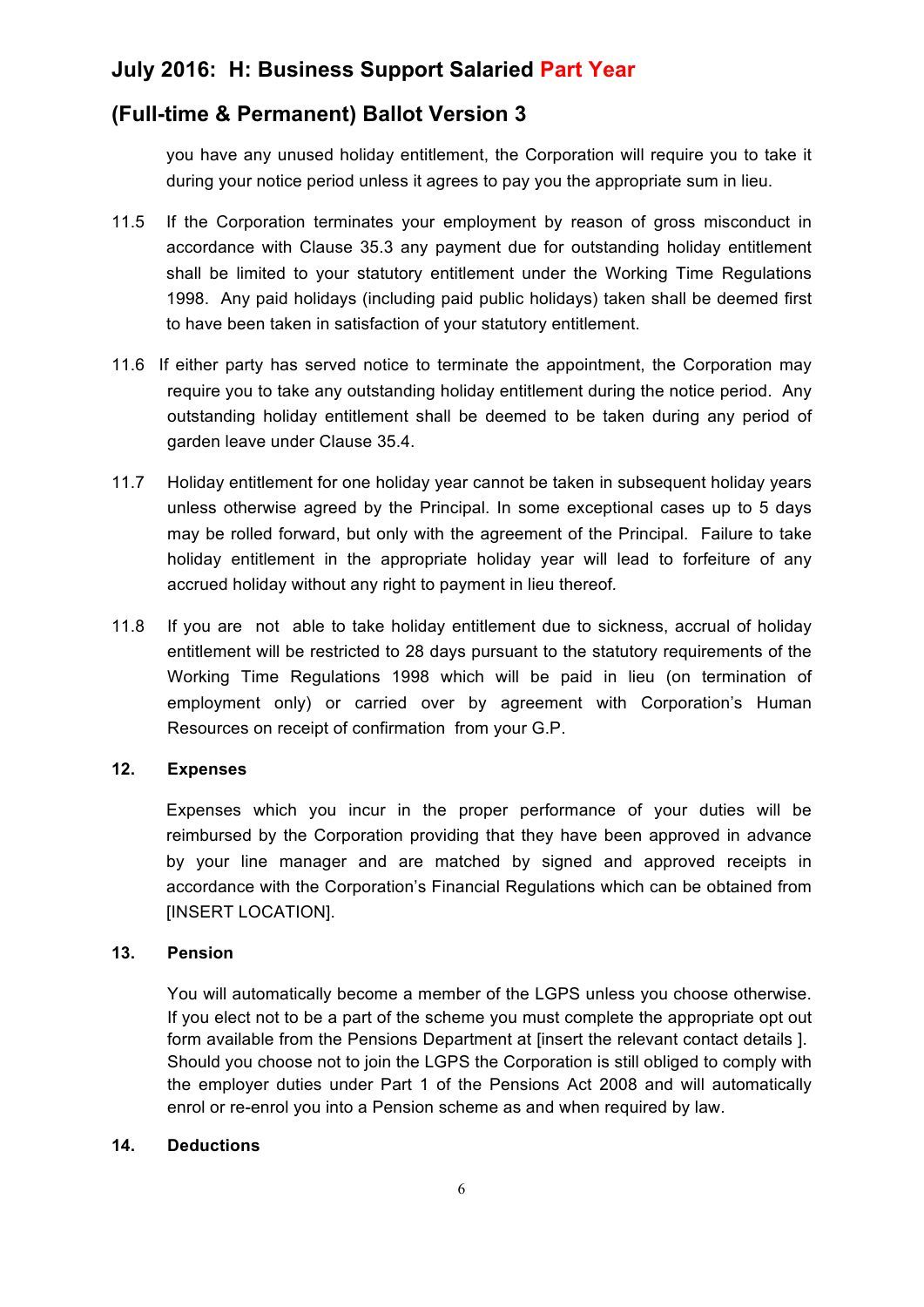### **(Full-time & Permanent) Ballot Version 3**

For the purposes of the Employment Rights Act 1996, you hereby authorise the Corporation to deduct from your salary or any other payments due to you any agreed sums due from you to the Corporation, including any overpayments, loans or advances made to you by the Corporation. You will be provided with a deduction schedule accordingly.

### **15. Sickness**

- 15.1 If you are absent from work due to sickness or injury, you may be eligible to receive sick pay in accordance with the Corporation's Sickness Policy. Further details in respect of sickness may be obtained from [INSERT LOCATION]
- 15.2 The payment of sick pay is subject to your compliance with the Corporation's rules for the notification and verification of sickness absence, which are set out in the Sickness Policy.
- 15.3 The Corporation has the right to require you to attend a medical examination by a doctor or occupational health specialist nominated by the Corporation, in particular but not limited to circumstances where you are absent on long term sickness. The Corporation reserves the right to cease to make payments of sick pay in the event that you repeatedly fail to attend at such an appointment having been requested to do so, without reasonable justification.
- 15.4 If you receive compensation following an injury or accident which occurred outside work for loss of earnings, you will be required to repay to the Corporation compensation paid for such loss of earnings, up to the value of sick pay received less your statutory entitlement.

#### **16. Maternity Leave**

If you become pregnant, you will be eligible to take maternity leave and may qualify for employer and/or statutory maternity pay. Full details of the Corporation's Maternity Policy and the procedures with which you must comply in order to exercise your rights under it are available from [INSERT LOCATION].

### **17. Paternity Leave**

Where your Spouse/Partner becomes pregnant, you will be eligible to take paternity leave and receive paternity pay. Full details of the Corporation's Paternity Leave Policy and the procedures with which you must comply in order to exercise your rights under it are available from [INSERT LOCATION].

#### **18. Parental Leave**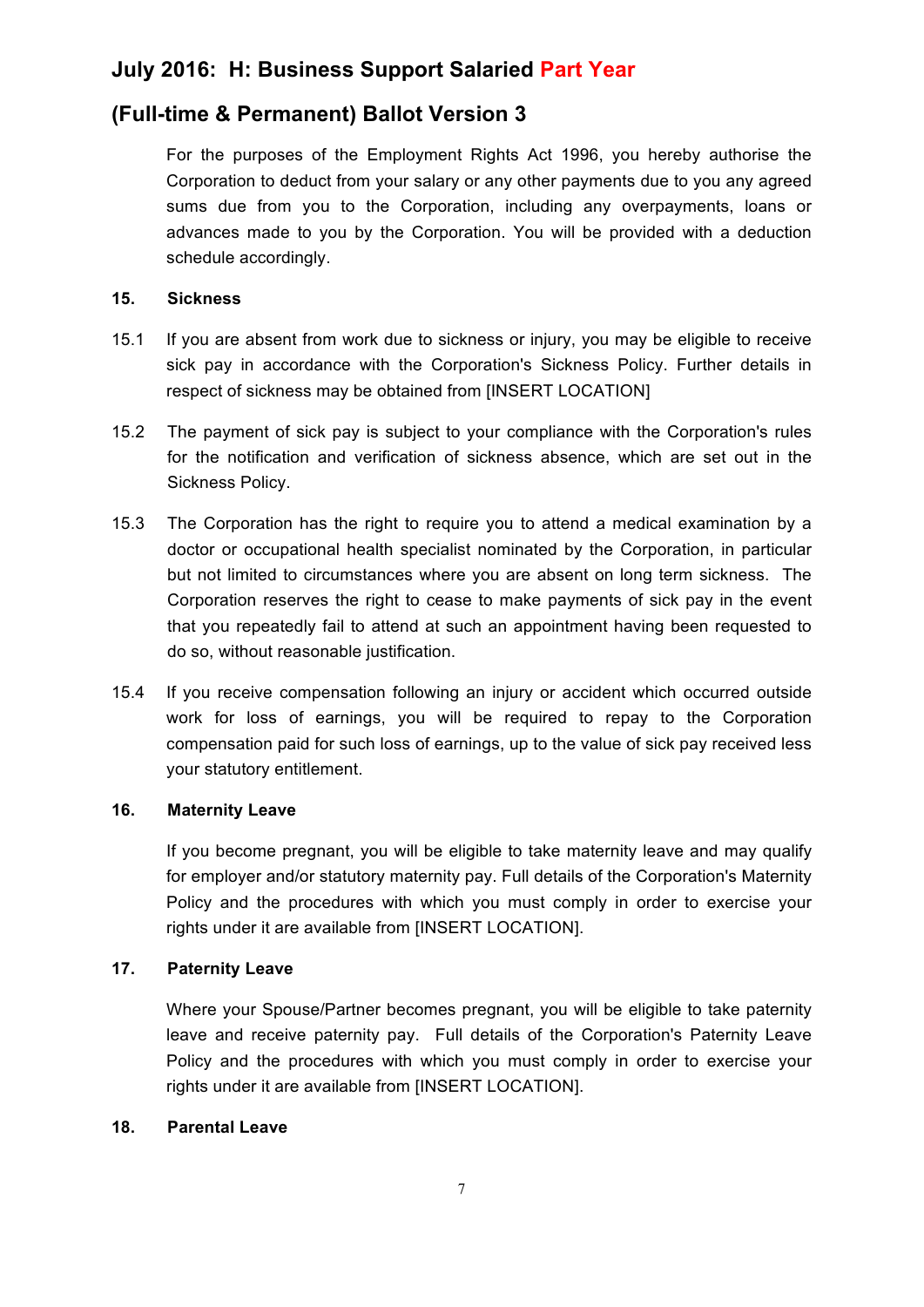### **(Full-time & Permanent) Ballot Version 3**

You will be entitled to take parental leave in accordance with the Maternity and Parental Leave Regulations 1999, as amended, or alternatively in accordance with any policy or procedure on this subject which has been adopted by the Corporation. Further details in respect of parental leave may be obtained from [INSERT LOCATION].

### **19. Adoption Leave**

If you adopt a child, you may be eligible to take adoption leave and receive adoption pay. Full details of the Corporation's Adoption Policy and the procedures with which you must comply in order to exercise your rights under it are available [INSERT LOCATION].

### **20. Health and Safety**

The Corporation recognises and accepts its responsibilities as an employer to ensure, so far as is practicable, the health, safety and welfare of all its employees. A copy of the Health and Safety Policy, subject to amendment from time to time, can be obtained from [INSERT LOCATION]. You are responsible for familiarising yourself with the policy and adhering to the health and safety rules in the workplace.

### **21. Exclusivity of Service**

- 21.1 You are required to devote your time, full attention and abilities to your duties during your contracted working hours and to act in the best interests of the Corporation at all times
- 21.2 You are required to notify the Corporation's Human Resources Department in writing of any other employment or paid activities that you currently undertake or intend to undertake for the duration of this contract.
- 21.3 The Corporation reserves the right to refuse permission to undertake such employment or paid activities where the following applies.
	- (i) there is a conflict or competition with the work of the Corporation
	- (ii) it involves the use of Corporation property
	- (iii) it prevents the effective undertaking of your duties for the Corporation
	- (iv) it contravenes the Working Time Regulations 1998;
	- (v) it poses a risk to the Corporation's reputation.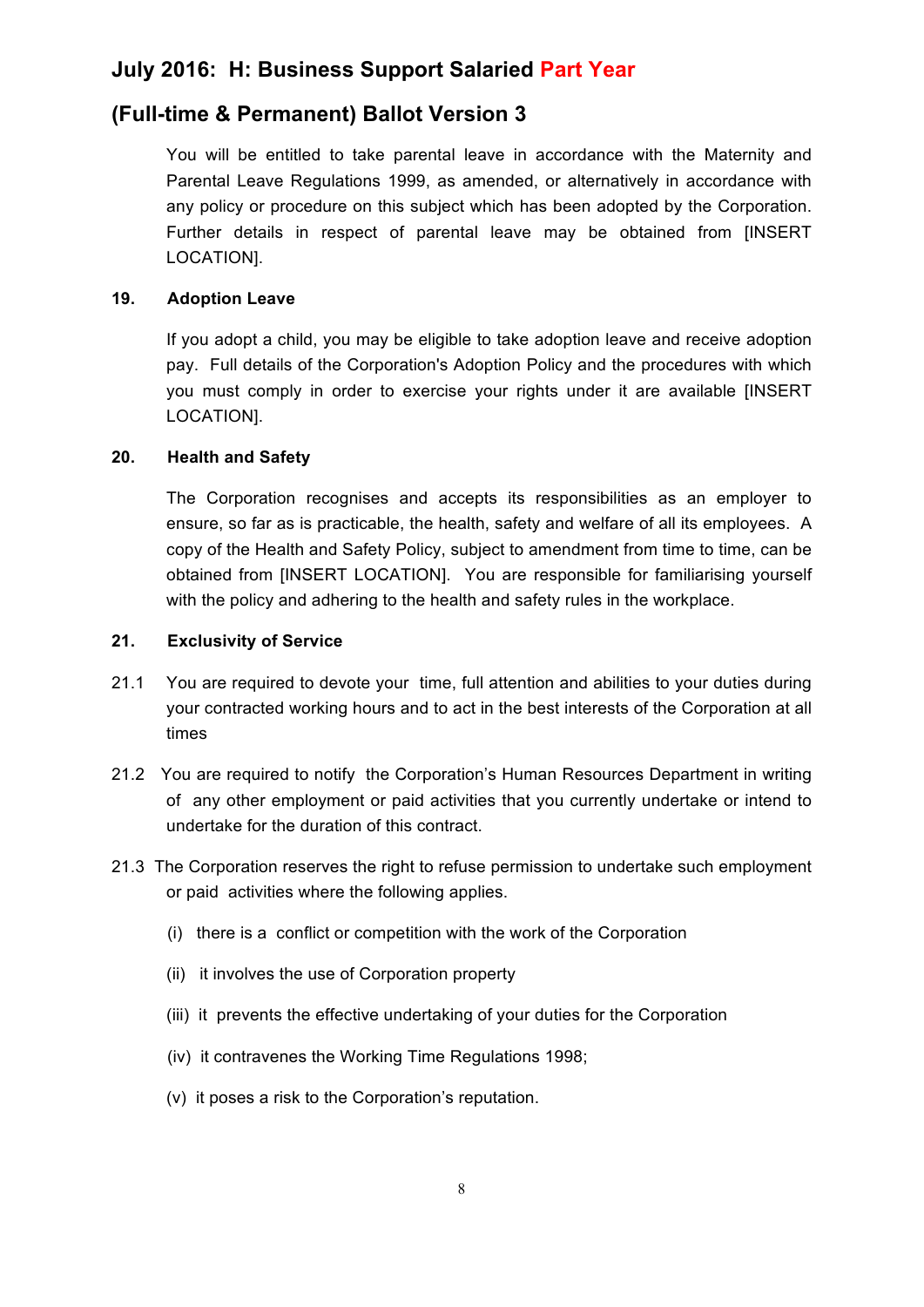### **(Full-time & Permanent) Ballot Version 3**

- 21.4 If you have any doubts about possible conflicts of interest you must consult the Human Resources Department and where required obtain written permission from the Principal.
- 21.5 Where paid leave of absence is granted to undertake activity for another organisation any payment (expenses exempt) received in respect of that activity must be transferred to the Corporation.

#### **22. Confidentiality**

- 22.1 You shall not either during your employment (except in the proper performance of your duties), nor at any time after its termination, use for your own purposes (or for any purposes other than those of the Corporation) or divulge to any person, corporation, company or other organisation whatsoever any confidential information belonging to the Corporation or to any Subsidiary or relating to its or their affairs or dealings which may come to your knowledge during your employment. This restriction shall cease to apply to any information or knowledge which may come into the public domain after the termination of your employment, other than as a result of unauthorised disclosure by you or by any third party. The Trade Union and Labour Relations (Consolidation) Act 1992 (TULR(C)A 1992) requires employers to disclose information for the purposes of collective bargaining to accredited representatives of recognised trade unions. This restriction shall not apply to any use or disclosure authorised by the Corporation or required by law or in furtherance of a legitimate trade union activity.
- 22.2 Confidential information shall include (but shall not be limited to) the following:
	- (a) Information concerning the services offered or provided by the Corporation or any Subsidiary including the names of any persons, companies or other organisations to whom such services are provided, their requirements and the terms upon which services are provided to them (save that such information shall not be regarded as confidential once it has been published in any prospectus or other document which is available to members of the public).
	- (b) The Corporation's marketing strategies and business plans or those of any Subsidiary and the marketing strategies and business plans of other Corporations or governing bodies involved in collaborative partnerships if appropriate.
	- (c) Any information relating to a proposed reorganisation, expansion or contraction of the Corporation's activities (or those of any Subsidiary) including any such proposal which also involves the activities of any other corporation or organisation.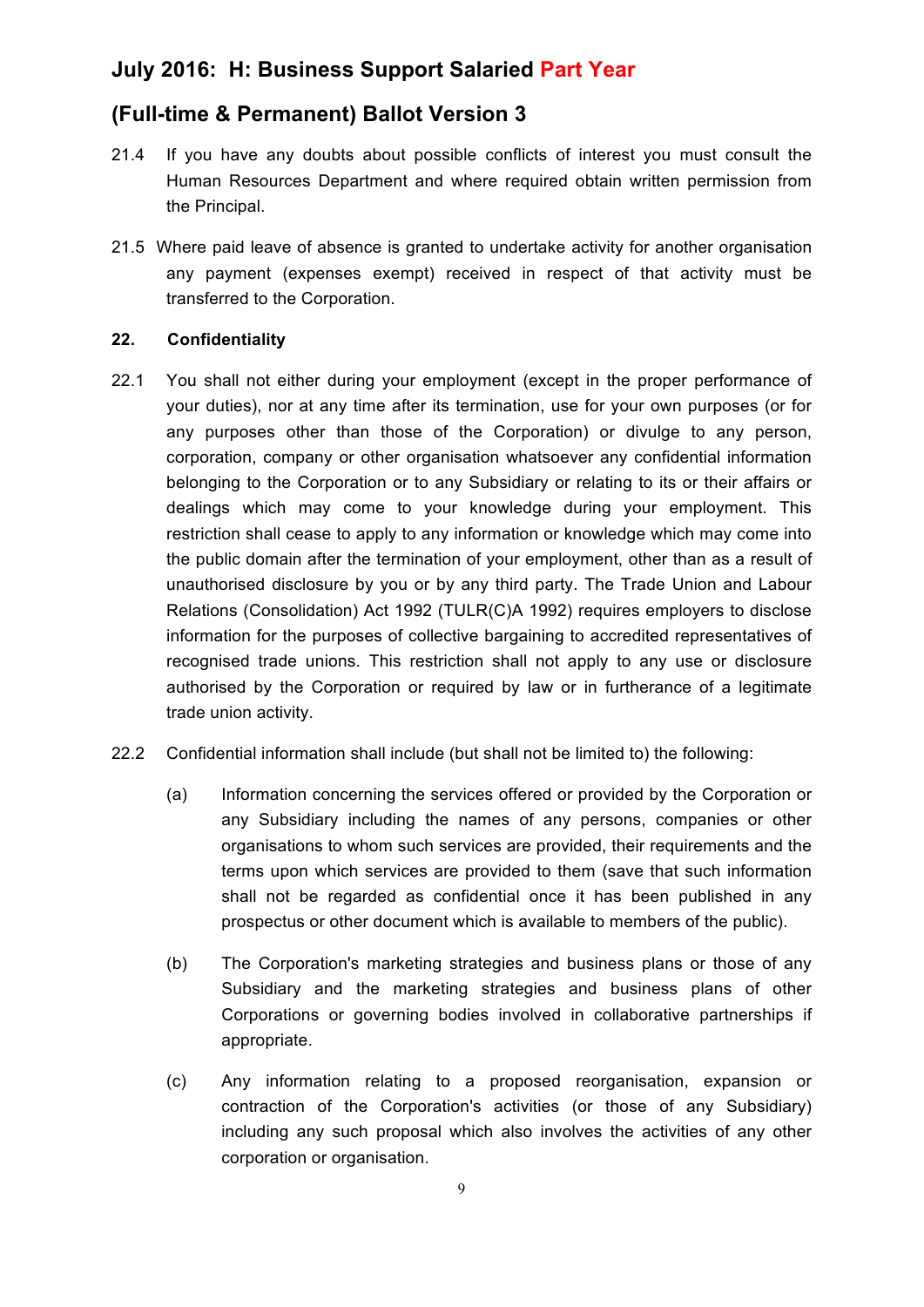### **(Full-time & Permanent) Ballot Version 3**

- (d) Financial information relating to the Corporation or any Subsidiary (save to the extent that such information is included in published audited accounts)
- (e) Details of:
	- (i) Employees of the Corporation or any Subsidiary, the remuneration and other benefits paid to them and their experience, skills and aptitudes and/or
	- (ii) Any arrangements for the supply of personnel to the Corporation or any Subsidiary by a third party provider.
- (f) Any information which you have been told is confidential or which you might reasonably expect to be confidential.
- (g) Any information which has been given to the Corporation or any Subsidiary in confidence by students or other persons, companies or organisations.
- 22.3 Notwithstanding the above, the Corporation affirms that professional staff have freedom within the law to question and test received wisdom relating to academic matters, and to put forward new ideas, and controversial or unpopular opinions about academic matters without placing themselves in jeopardy or losing the jobs and privileges they have at the Corporation.
- 22.4 All records, documents and other papers (together with any copies or extracts thereof) made or acquired by you in the course of your employment shall be the property of the Corporation and must be returned to it upon request on the termination of your employment.
- 22.5 Nothing in this contract, and in particular this Clause 22, is intended to prejudice your rights in relation to any protected disclosure under the meaning of Section 43A of the Employment Rights Act 1996 Whistleblowing).
- 22.6 Any request received by you under the Freedom of Information Act 2000 will be forwarded to [your Line Manager/HR Department/Information Officer] for consideration. Under no circumstances should you respond to such a request directly.

### **23. Data Protection**

You agree to abide by the Corporation's Data Protection Policy available at [INSERT LINK] as amended from time to time and the provisions of the Data Protection Act 1998 when handling personal data in the course of employment including personal data relating to any employee, student, client, supplier or agent of the Corporation or any subsidiary.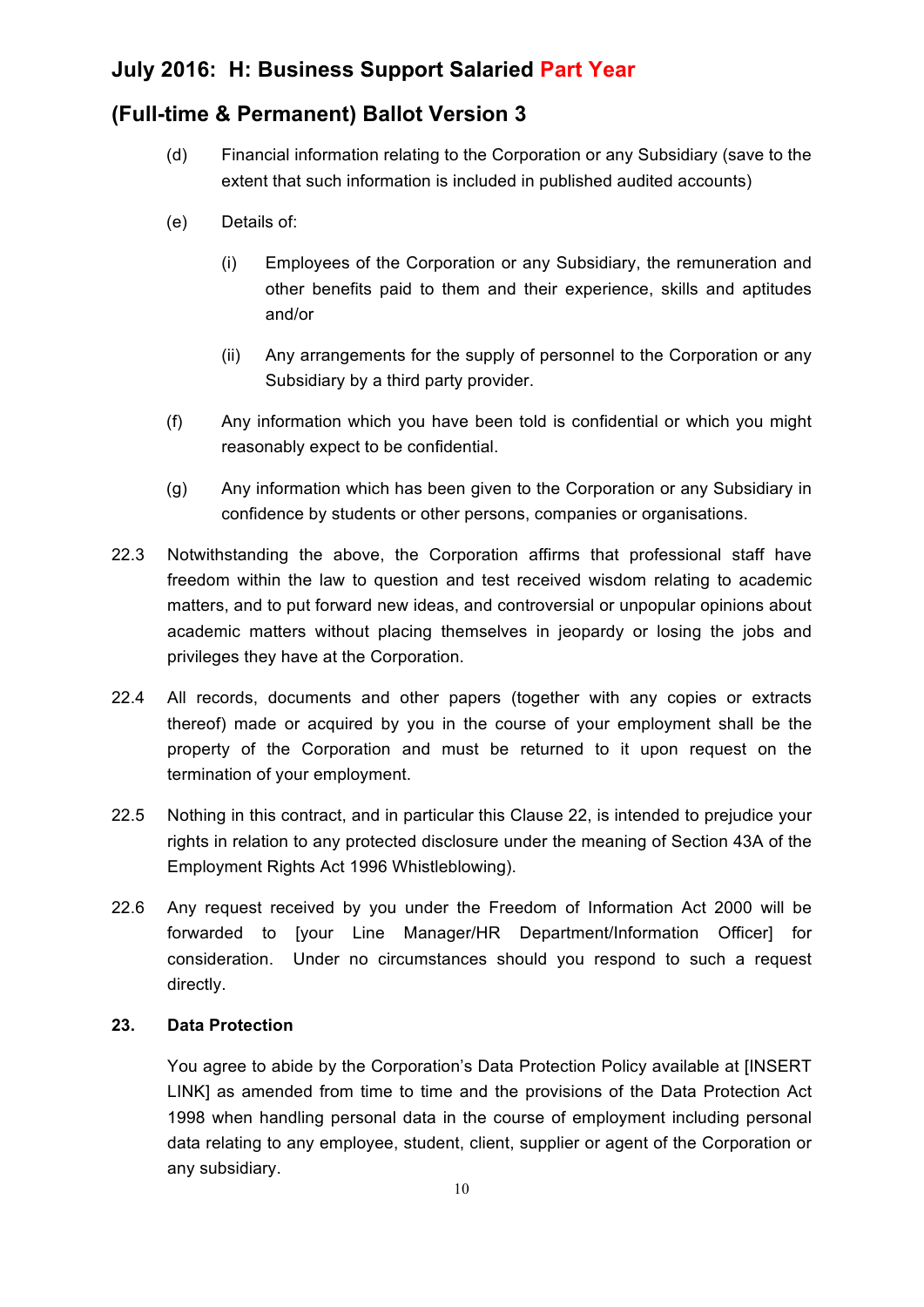# **(Full-time & Permanent) Ballot Version 3**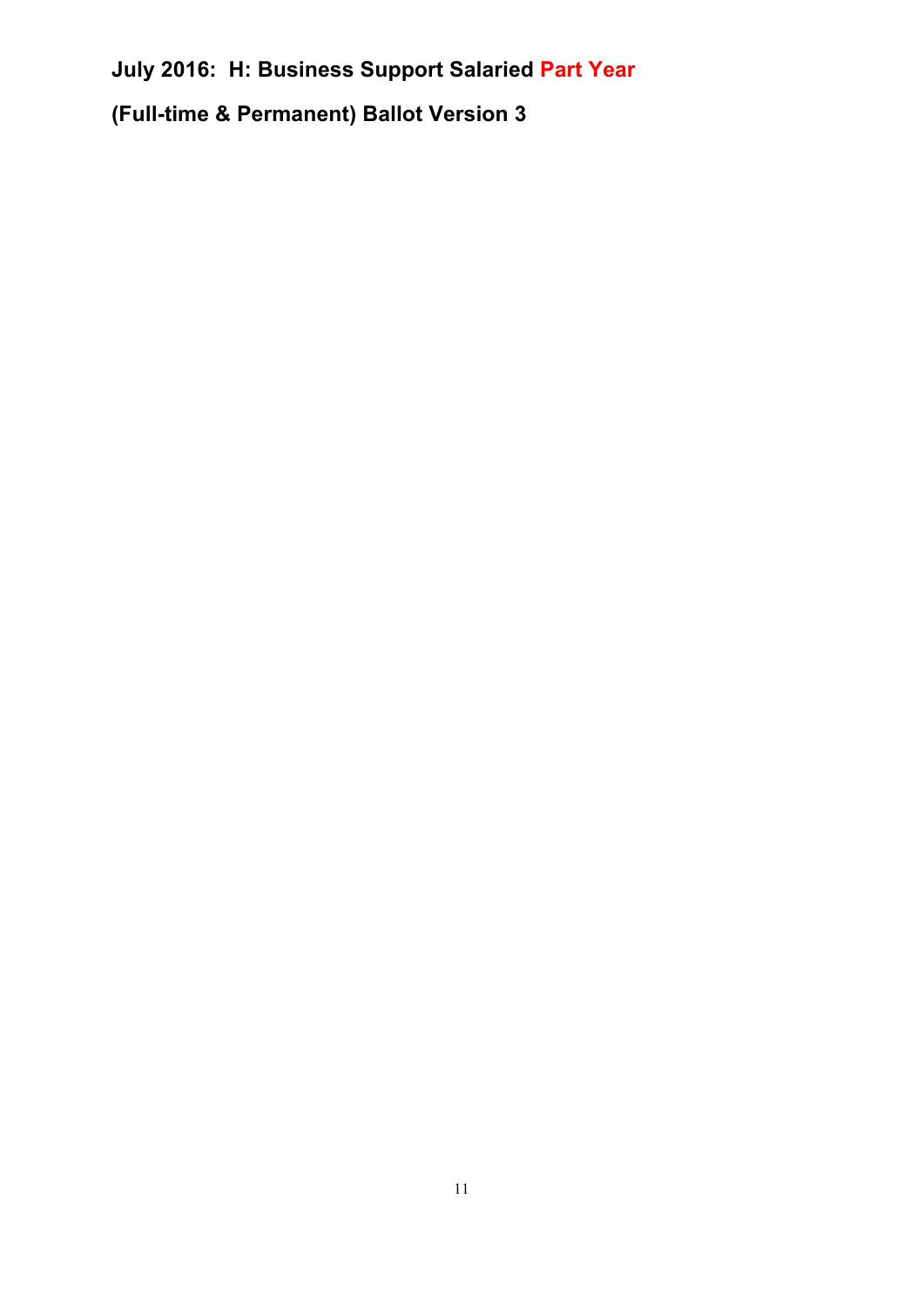### **(Full-time & Permanent) Ballot Version 3**

### **24. Copyright**

- 24.1 The copyright in all records documents and course materials produced or made by you in the course of your employment after your appointment to the Corporation shall belong to the Corporation**.**
- 24.2 The copyright of any work or design compiled, edited or otherwise brought into existence by you as a scholarly work for the purposes of furthering your professional career shall belong to you; 'scholarly work' includes items such as books, contributions to books, articles and conference papers, and shall be construed in the light of the common understanding of the phrase in further and higher education.

#### **25. Grievances**

- 25.1 If you have a grievance relating to your employment, you are entitled to invoke the Corporation's Grievance Procedure which is available from [INSERT LOCATION].
- 25.2 You may from time to time be required to participate in some capacity in an employee grievance.

### **26. Disciplinary Procedures**

- 26.1 The Corporation expects reasonable standards of performance and conduct from its employees. Details of the Corporation's Procedures can be found at [INSERT LOCATION] together with the Staff Code of Conduct.
- 26.2 You may from time to time be required to participate in some capacity in a disciplinary procedure.

### **27. Capability Procedures**

The Corporation has procedures in place designed to assist and encourage all employees to achieve and maintain standards of job performance. The aim is to ensure consistent and fair treatment for all and to assist any employee who is considered to be experiencing difficulties in performing satisfactorily the duties required of the post to which s/he was appointed. Details of the Corporation's Procedures can be found at IINSERT LOCATIONI

### **28. Protected Disclosures - Whistleblowing**

If you have concerns regarding activities including but not limited to malpractice, fraud or corruption within the Corporation and /or any of its subsidiaries you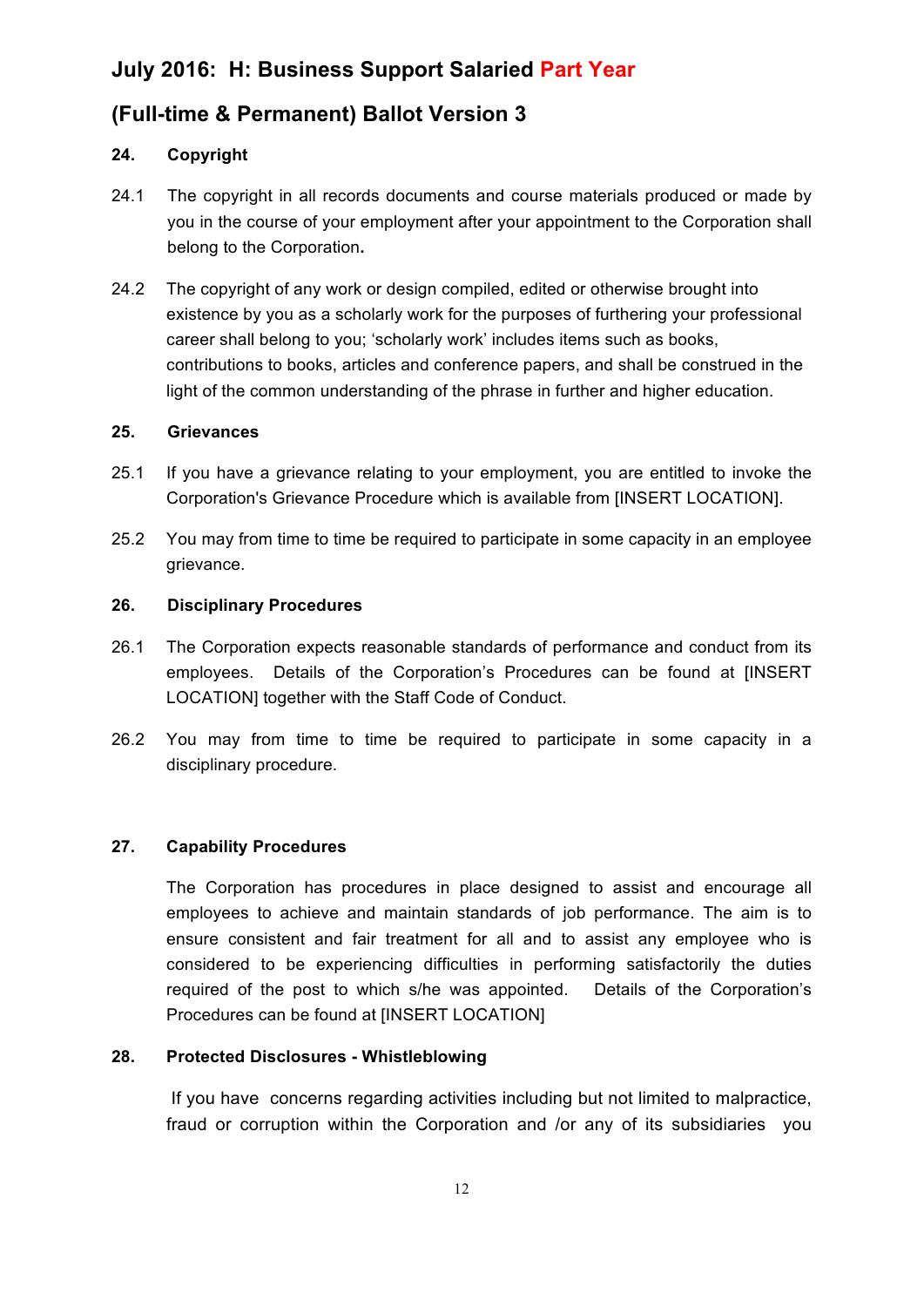### **(Full-time & Permanent) Ballot Version 3**

should refer to the Corporation's Whistleblowing Policy which can be found at [INSERT LOCATION] to assist you in raising your concerns.

#### **29. Safeguarding Children and Adults**

The Corporation has policy and procedures in place which set out the statutory safeguarding responsibilities of Further Education Colleges, as well as good practice recommendations, in relation to children and adults. All employees are required to adhere to the Corporation's Safeguarding Policy and associated procedures and guidance, which may be varied by the Corporation from time to time. Details can be found at [INSERT LOCATION].

#### **30. Social Networking**

The employee should be aware that the internet is provided primarily for business use. The Corporation recognises that many employees use the internet, including social media for personal and business purposes. The Employee should therefore have due regard to the Corporation's Social Media and/or Email Policy and/or Acceptable Usage Policy when using the internet including social media for personal and business purposes.

#### **31. Monitoring of Telecommunications**

In accordance with the Corporation's policies, the Corporation has the right to monitor any and all aspects of its telephone and computer systems that are made available to you and to monitor, intercept and/or record any communications made by you, including any type of telephone, e-mail or Internet communications, for any purposes authorised under the Telecommunications (Lawful Business Practice) (Interception of Communications) Regulations 2000 and any amending or supplementary legislative or regulatory requirements.

#### **32. Criminal Acts**

In the event that you are under caution, arrested, charged with, and/or convicted of, a criminal act, you will advise the Corporation's Human Resources Department immediately. Failure to do so may result in disciplinary action.

#### **33. Anti-Bribery and Corruption**

33.1 Every employee and individual acting on the Corporation's behalf is responsible for maintaining the Corporation's reputation and for conducting their duties honestly and professionally. In accordance with this, you are required to adhere to the Corporation's Anti-Bribery Policy. Details can be found at [INSERT LOCATION]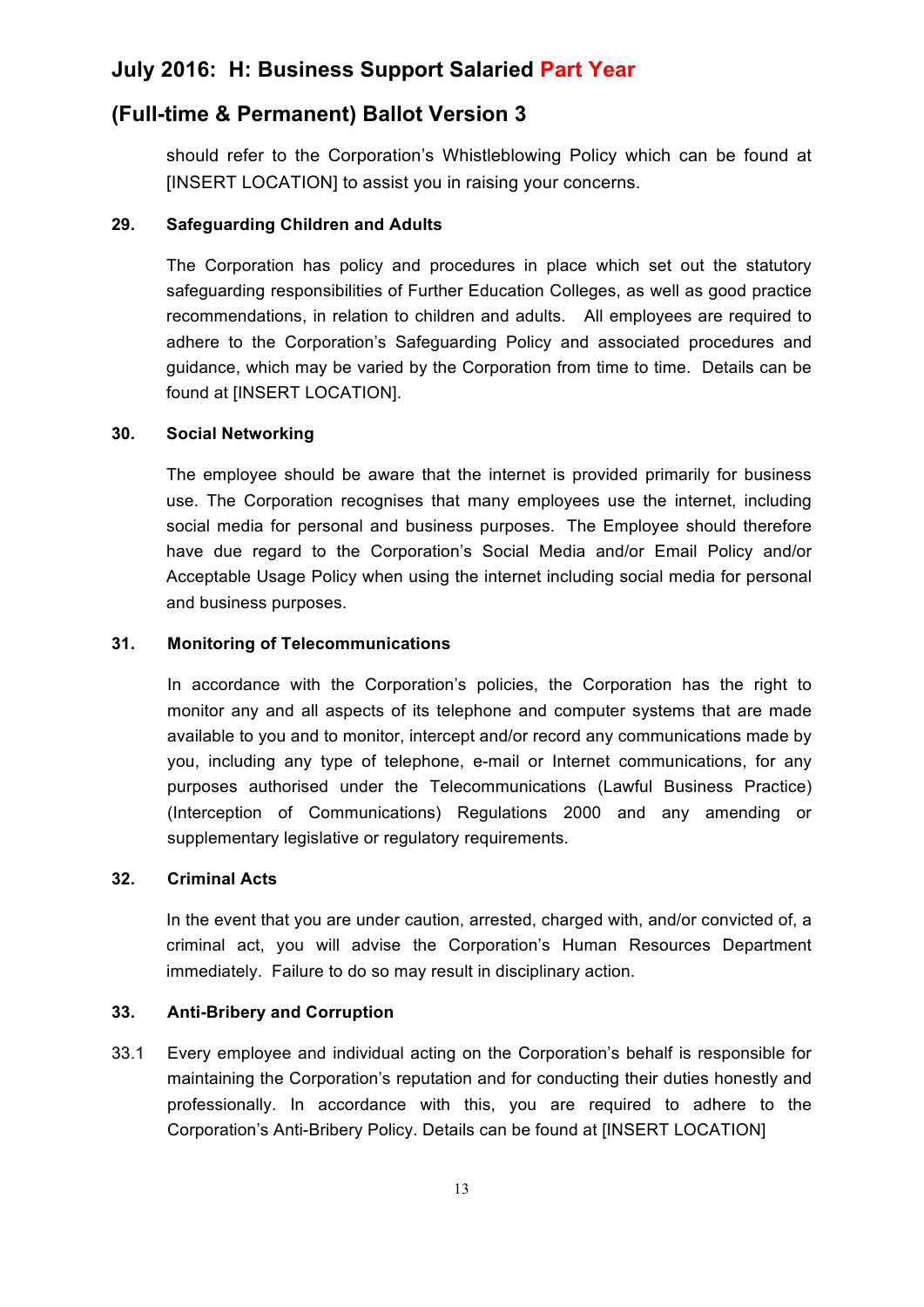### **(Full-time & Permanent) Ballot Version 3**

33.2 You agree that you will report any suspicious conduct that may amount to a bribe being offered, promised, given, requested or accepted (either involving you or another employee or person acting for, or on behalf of, the Corporation) immediately to the relevant individuals within the Corporation in accordance with the Anti-Bribery procedures.

### **34. Trade Union Membership**

- 34.1 You have the right to belong to a trade union of your choice. The following trade union[s] are currently recognised by the Corporation for Staff: [ENTER TU DETAILS AND RELEVANT BARGAINING GROUP ].
- 34.2 The Corporation will provide information to the recognised trade unions to allow them to organise within the college. Your details will be provided unless you notify us, in writing, that you do not wish your name to be provided.

### **35. Termination of Employment**

- 35.1 After the successful completion of any probationary period, the Corporation may terminate your employment by giving you in writing whichever the greater is of:
	- (a) 1 month's notice
	- (b) one week's notice for each year of service, up to a maximum of 12 weeks' notice.
- 35.2 You may terminate your employment at any time by giving the Corporation 1 months' notice in writing.
- 35.3 The Corporation may terminate your employment without notice or without compensation in lieu of notice if you are found guilty of gross misconduct.
- 35.4 During any period of notice of termination (whether given by you or the Corporation), the Corporation shall be under no obligation to assign any duties to you and shall be entitled to exclude you from its premises ("garden leave"), although this will not affect your right to receive your normal salary and other contractual benefits. If you are required to take "garden leave" during the notice period, Clause 21 shall continue to apply.

### **36. Return of Corporation Property**

36.1 Upon the termination of your employment (for whatever reason) you hereby agree to return to the Corporation all [documents, student work, IT equipment, books, office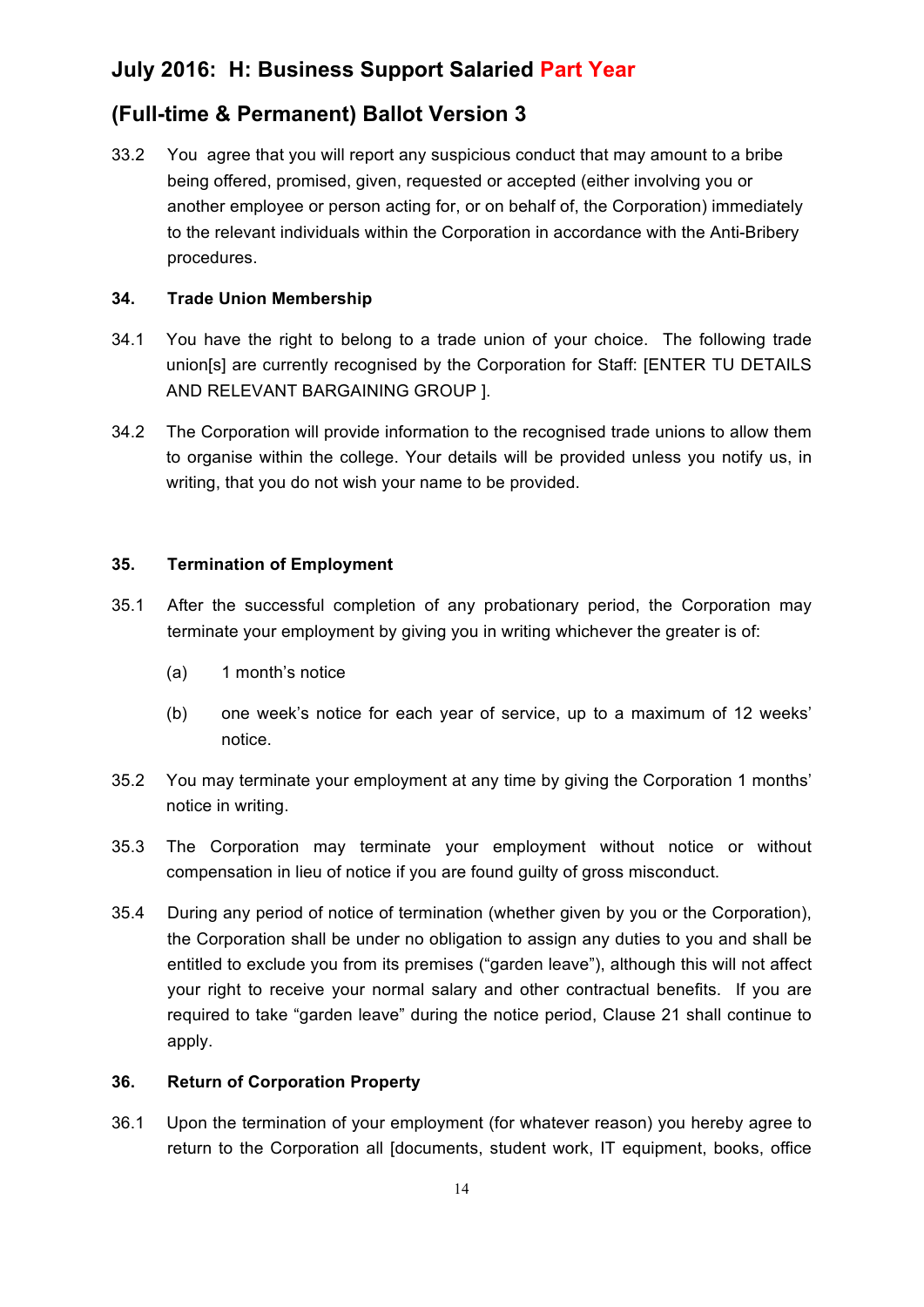### **(Full-time & Permanent) Ballot Version 3**

equipment, keys, security passes, credit cards, college car *– delete/amend as appropriate*] and any other property belonging to the Corporation. This includes all documents and information whether stored electronically or as hard copy.

- 36.2 All Corporation property must be returned no later than your last date of employment with the Corporation. You are also required to return to the Corporation any college property that may come into your possession after your employment ends.
- 36.3 It is your responsibility to return Corporation property. With reference to Clause 14 (Deductions), you hereby agree that any failure to return such property will entitle the Corporation to withhold the whole or any part of any wages due to you from the Corporation up to the second hand replacement cost of the non-returned property'. The Corporation reserves the right to issue legal proceedings against you in the event that it is unable to recover, by way of a withholding of salary a sum representing up to the second hand replacement cost of the property which is unreturned.

#### **37. Collective Agreements**

National collective agreements which are currently in existence (as set out in Appendix 1) are expressly incorporated into this contract. These agreements may be varied from time to time following negotiations with the recognised trade unions through the Wales Negotiations Committee Further Education (WNCFE).

#### **38. Prior and subsequent agreements**

- 38.1 This Contract of Employment and Collective Agreements listed in Appendix 1 are in substitution for any previous letters of appointment or contracts of employment.
- 38.2 Any changes in the terms and conditions of employment applicable to staff appointed by the Corporation on the terms and conditions set out herein, which may be agreed after the date of this Contract between the Corporation and any trade unions recognised by the Corporation in respect of such staff, shall be incorporated automatically into your Contract of Employment.
- 38.3 Any future national collective agreements reached after the date of this contract through the WNCFE will be expressly incorporated into this contract in accordance with the procedures set out in the National Recognition Agreement.

#### **39. Interpretation**

In this contract "Subsidiary" means any company, association, society or other entity directly or indirectly controlled by the Corporation, for which purpose 'control' means either ownership of more than 50% of the voting share capital (or equivalent right of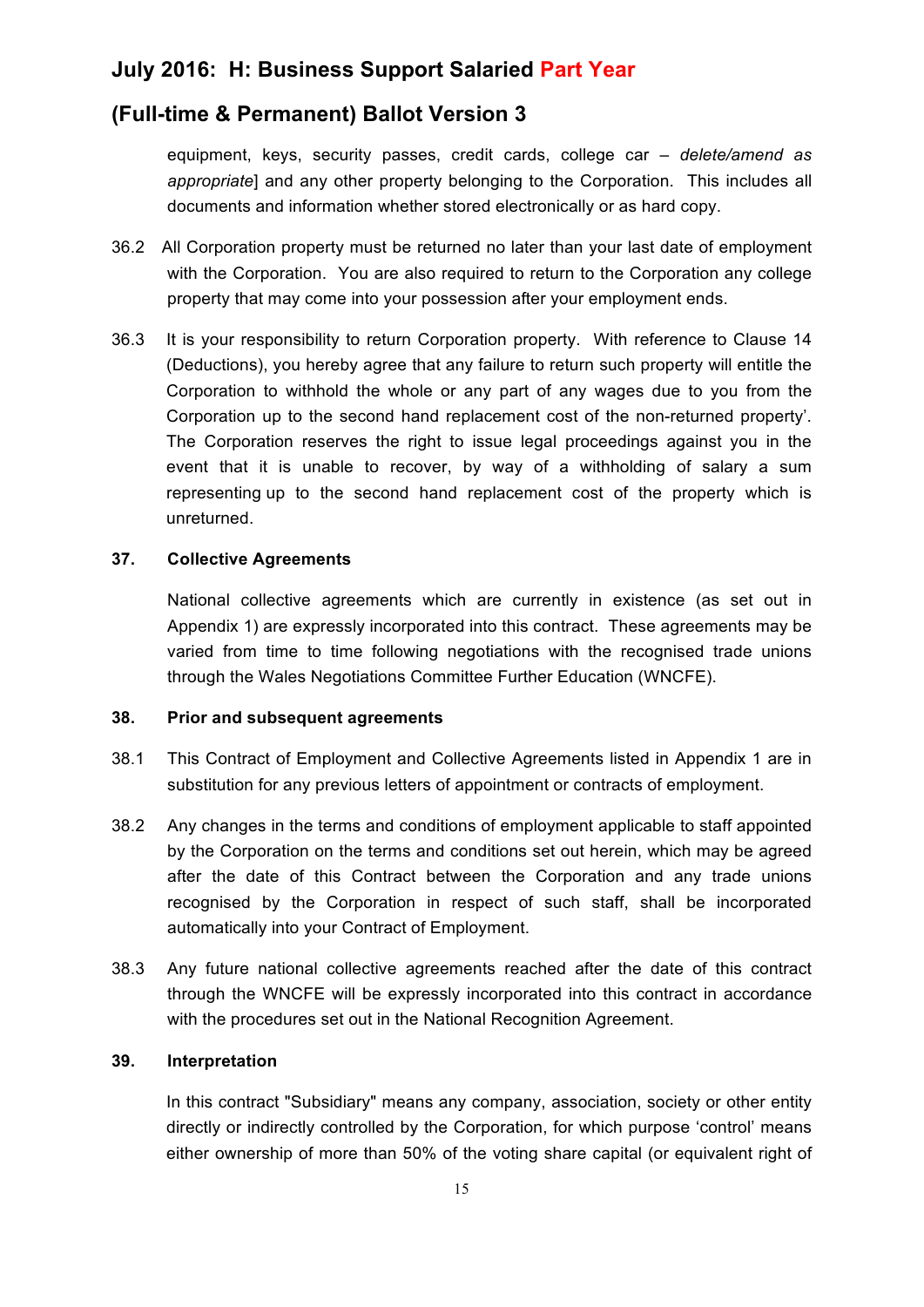### **(Full-time & Permanent) Ballot Version 3**

ownership) of such company, association, society or other entity or power to direct its policies and management whether by contract, statute or otherwise.

#### **40. Applicable Law**

English and Welsh law shall apply to this Contract and the parties to this Contract submit to the jurisdiction of the courts of England and Wales.

#### **41. Reporting cases of misconduct or professional incompetence**

- 41.1 It is a statutory requirement for the Corporation to refer information to the Disclosure and Barring Service when an employee has been removed from regulated activity because the Corporation believes s/he has engaged in relevant conduct, or posed a risk of harm to children or vulnerable adults, or when an employee leaves their post in circumstances where they would or might otherwise have been removed because they harmed, or posed a risk of harm to a child or vulnerable adult.
- 41.2 In accordance with the Education (Supply of Information) (Wales) Regulations 2009 the Corporation will report to the General Teaching Council for Wales (or any successor body formed to monitor professional standards within the FE Sector), cases of misconduct, professional incompetence or conviction of a relevant offence of a registered teacher or member of staff, which results in the Corporation ceasing to engage the services of that person.

### **42. Education Workforce Council (EWC)**

You are required to be registered by the EWC. You are therefore subject to the rules and regulations of this body.

#### **43. Post Termination Restrictions**

Either :

There are no Post Termination Restrictions for this post.

OR

The Post Termination Restrictions are set out in Appendix 2.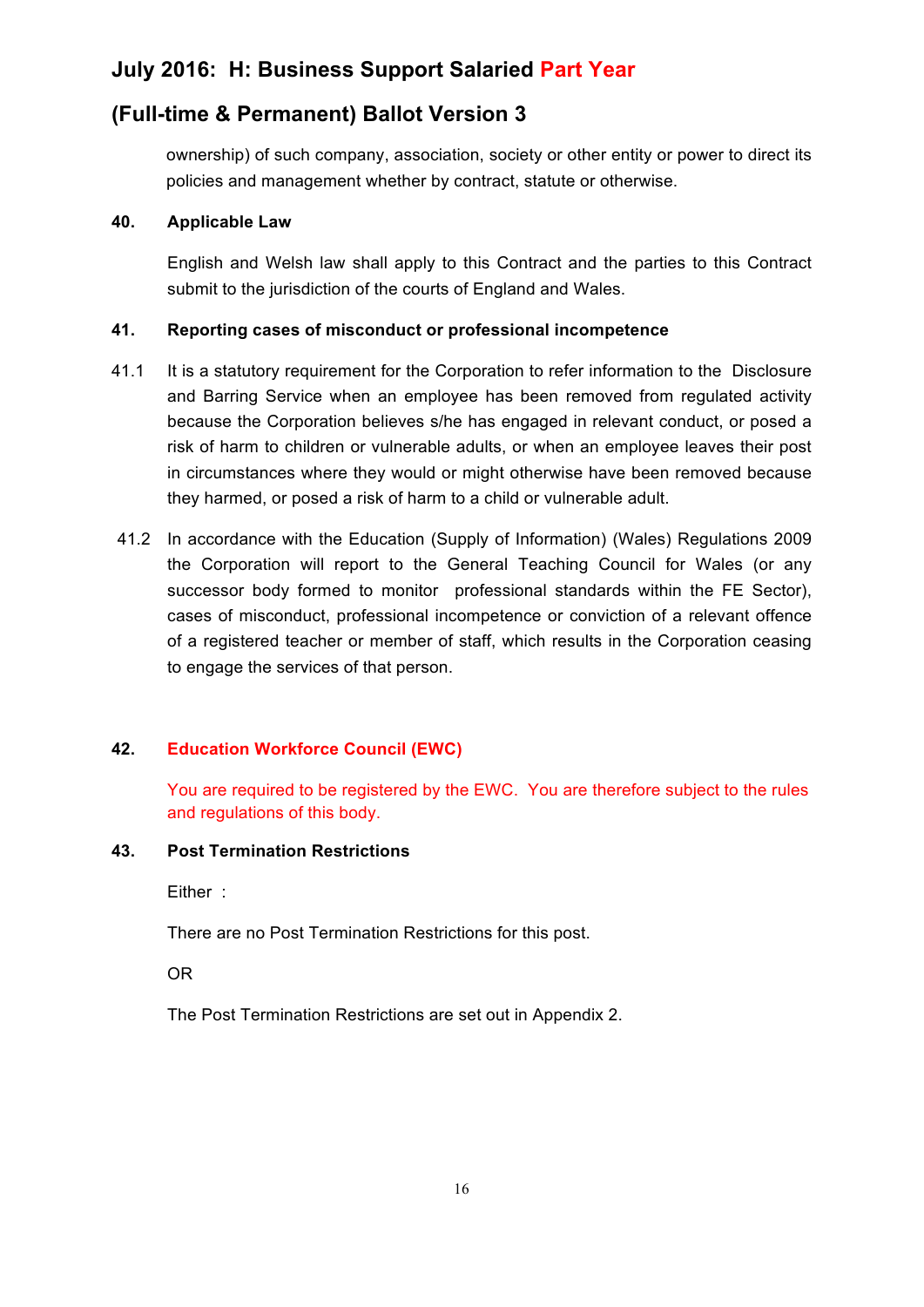# **July 2016: H: Business Support Salaried Part Year (Full-time & Permanent) Ballot Version 3**

### **Declaration**

I hereby confirm my agreement to the terms and conditions set out above.

Signed : ............................................................. Date ………………………..

(Name of Employee)

Signed : ...........................................................… Date …………………………..

(For and on behalf of the Corporation)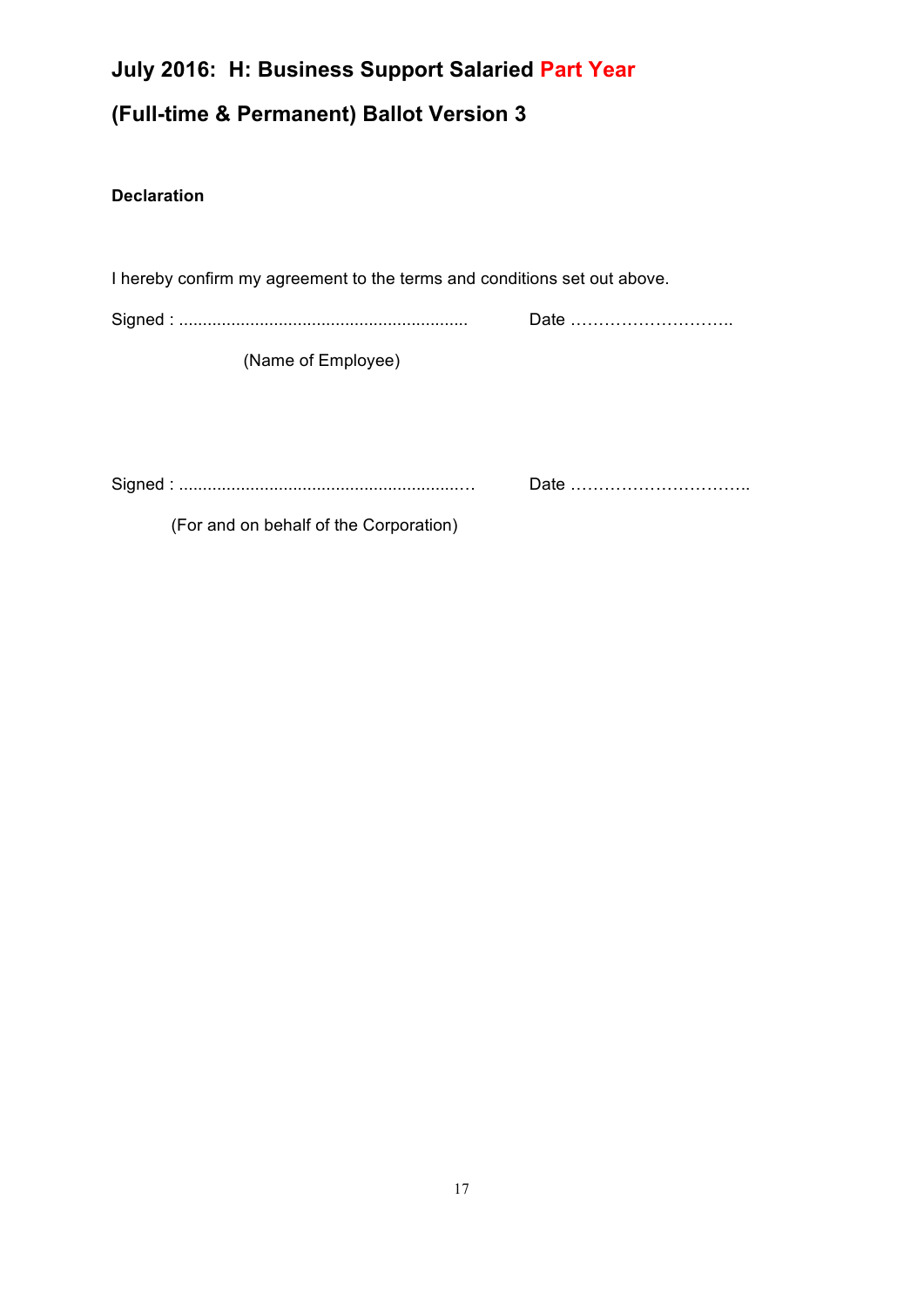### **(Full-time & Permanent) Ballot Version 3**

### **Appendix 1 – Collective Agreements**

1. Agreement on the Employment of Instructor / Demonstrator Staff in FE Colleges and Institutions in Wales (2005)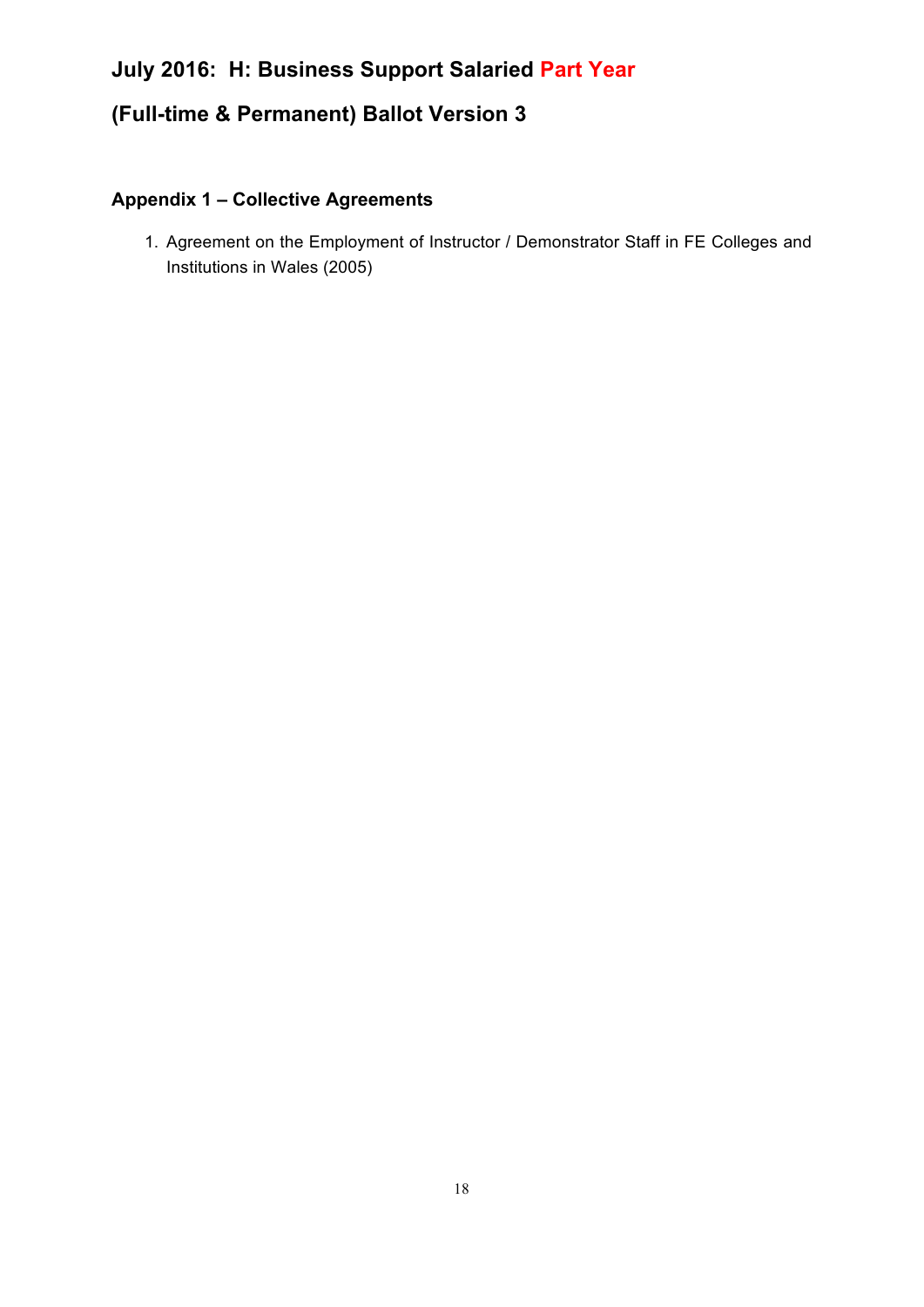### **(Full-time & Permanent) Ballot Version 3**

### **Appendix 2**

#### **1 Post-termination Restrictions**

- 1.1 For the purposes of Clause 1.2 below, the following words shall have the following meanings:
	- (a) "Client" shall mean any person, corporation, company or other organisation to whom or which the Corporation supplied services during the twelve months preceding the Termination Date and with whom or which, during such period, you had personal dealings in the course of your employment but shall exclude any such person who was enrolled as a student on a publicly funded course with the Corporation and any such organisation which distributes public funds for education and training purposes;
	- (b) "Restricted Services" shall mean any services which are the same as or similar to any services supplied by the Corporation with which your duties were concerned or for which you were responsible during the twelve months immediately preceding the Termination Date;
	- (c) "Termination Date" shall mean the date of termination of your employment.
- 1.2 You hereby undertake that you will not during a period of twelve months immediately following the Termination Date without the prior written consent of the Corporation whether by yourself, through your employees or agents or otherwise howsoever and whether on your own behalf or on behalf of any other person, corporation, company or other organisation, directly or indirectly:
	- (a) solicit business from or canvass any Client if such solicitation or canvassing is in respect of Restricted Services;
	- (b) supply Restricted Services to any Client;
	- (c) solicit or induce or endeavour to solicit or induce any person who is on the Termination Date employed by the Corporation in a managerial capacity or as a member of its academic staff to cease working for or providing services to the Corporation, whether or not any such person would thereby commit a breach of contract;
	- (d) employ or otherwise engage in the supply of Restricted Services to any Client any person who is on the Termination Date, or was during the twelve months